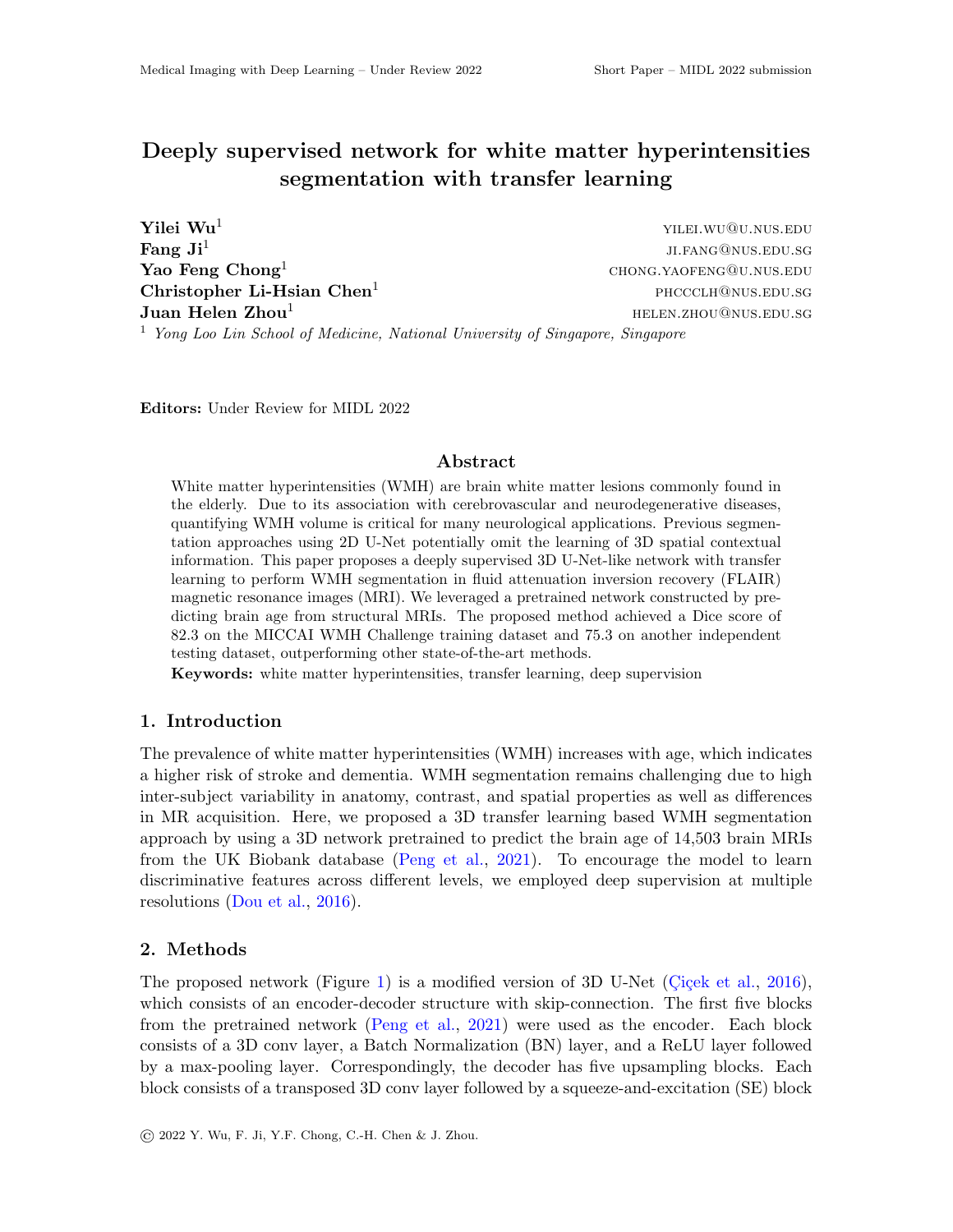<span id="page-1-0"></span>

Figure 1: Illustration of the proposed network architecture.

[\(Hu et al.,](#page-2-3) [2018\)](#page-2-3). Compared with vanilla ResNet, SE blocks facilitate feature recalibration by reweighting the feature maps channel-wisely through its learnable channel-wise attention.

We implemented deep supervision by connecting output layers to decoders at multiple stages with different resolutions. Specifically, our model added output layers at the third and fourth upsampling blocks, thus generating outputs with  $\frac{1}{4}$  and  $\frac{1}{2}$  of the spatial resolution of the final output respectively. We then downsampled the corresponding labels to calculate the auxiliary loss at each resolution.

For data augmentation, we applied on-the-fly data augmentation with brightness change  $(0.2)$ , contrast change  $(0.25)$ , mirroring  $(0.5)$ , resampling  $(0.25)$ , and rotation  $(0.5)$ ; numbers in parentheses refer to the probability per sample of being transformed during the training.

We applied z-score normalization to all images and padded them to 160\*192\*160 to accommodate the pretrained encoder. The compound loss of dice loss and binary crossentropy loss was used as the loss function. During training, we used a stochastic gradient descent optimizer with Nesterov momentum and a learning rate of 0.01. The implementation is publicly available at [https://github.com/yilei-wu/wmh\\_seg\\_public](https://github.com/yilei-wu/wmh_seg_public).

The proposed method was validated on the MICCAI WMH Challenge (MWC) [\(Kuijf](#page-2-4) [et al.,](#page-2-4) [2019\)](#page-2-4) training dataset  $(N = 60$  from three sites: Utrecht, Amsterdam, and Singapore) and another independent dataset from Memory Aging and Cognition Centre (MACC), National University of Singapore ( $N = 58$ ). For the MACC dataset, our clinical experts performed manual delineation of the WMH.

<span id="page-1-1"></span>

|                    | MICCAI Challenge |       |              |             |                  |             | MACC   |                 |       |                  |  |  |  |
|--------------------|------------------|-------|--------------|-------------|------------------|-------------|--------|-----------------|-------|------------------|--|--|--|
| Methods            | Dice             | HD95  | AVD.         |             | Recall Precision | Dice        | HD95   | AV <sub>D</sub> |       | Recall Precision |  |  |  |
| Li et. al.         | 0.806            | 5.524 | 20.401       | 0.846       | 0.788            | 0.605       | 14.445 | 36.950          | 0.549 | 0.736            |  |  |  |
| nnUNet2D           | 0.797            | 5.357 | 23.571       | $\,0.856\,$ | 0.764            | 0.730       | 9.254  | 32.197          | 0.718 | 0.795            |  |  |  |
| nnUNet3D           | 0.796            | 5.409 | 21.258       | 0.844       | 0.772            | 0.645       | 12.205 | 36.030          | 0.639 | 0.723            |  |  |  |
| Proposed   $0.823$ |                  |       | 4.866 12.619 | 0.835       | 0.820            | $\,0.753\,$ |        | 8.196 26.772    | 0.788 | 0.752            |  |  |  |

| Table 1: Results on MWC and MACC |
|----------------------------------|
|----------------------------------|

#### 3. Results

We compared the performance of our approach with the approach by Li and his colleagues [\(Li et al.,](#page-2-5) [2018\)](#page-2-5) and nnUNet for both 2D and 3D configurations [\(Isensee et al.,](#page-2-6) [2021\)](#page-2-6). [Li](#page-2-5) [et al.](#page-2-5) is the winning solution of the MWC based on an ensembled 2D U-Net. nnUNet is a self-adaptive medical image segmentation framework that demonstrates strong performance on many medical image segmentation tasks. We applied standard voxel-wise metrics (e.g. Dice, Hausdorff distance (HD), Average Volume Distance(AVD), Recall, Precision) for the